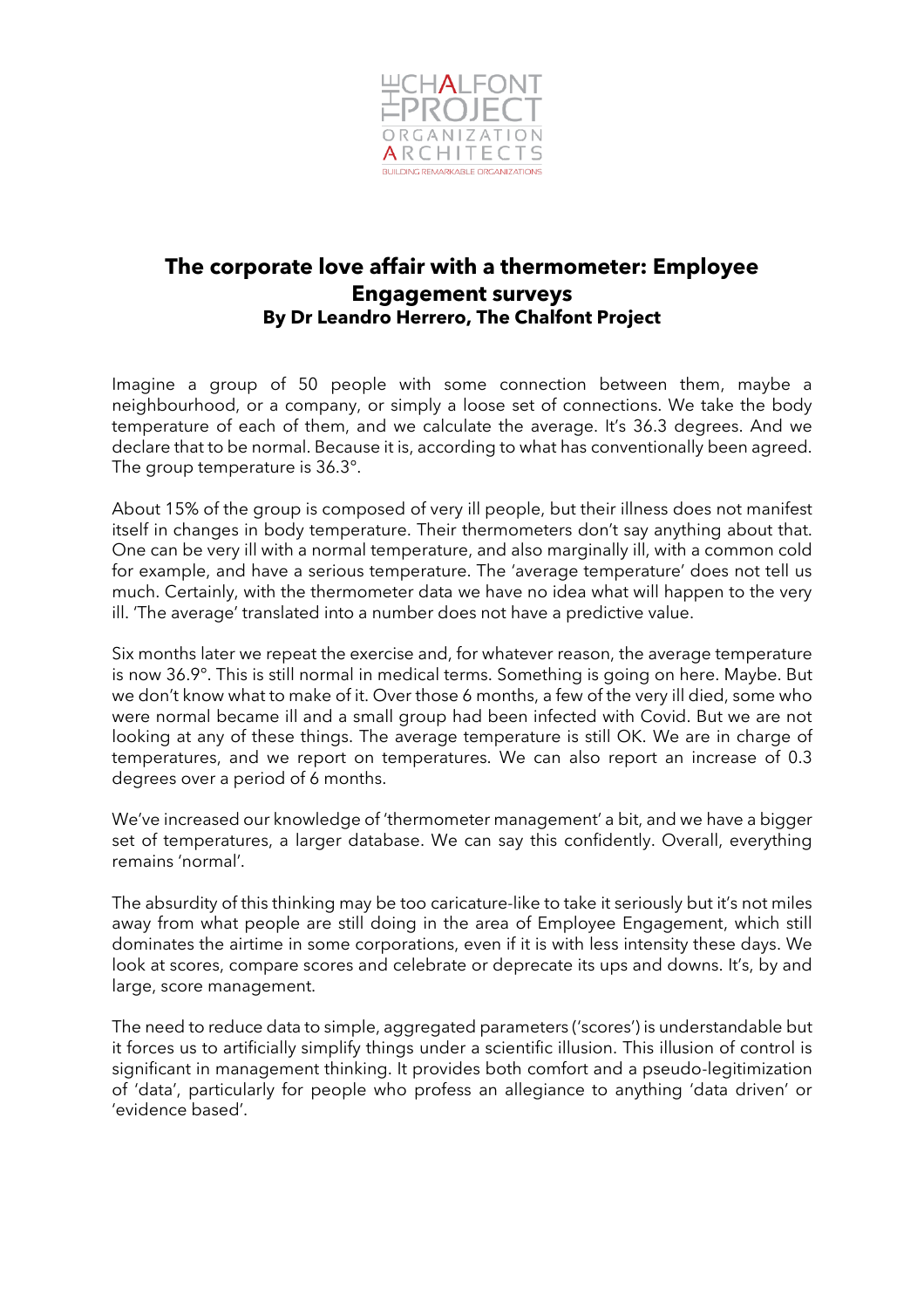Aggregation of bits and pieces under a label ('engagement') may be neat in the above context but, when practiced by 'data driven' and 'evidence based' warriors, makes it a bit ironic.

Many years ago, circulating in the media, there was a picture of a signpost at the entrance of a town in the USA. I never figured out if it was real. It looked real. The signpost said: 'Welcome to Centerville, population 650, churches 5, schools 4, saloons 7, total 666'.

I would say 'their score was 666'.

The ups and downs of employee engagement scores have been the ritual game in many corporations. Less so today. Everybody agrees that reducing the conversation to what happens to 'the score' is a sad state of affairs. Many of its defenders would argue that what matters is how the score was achieved and that the system provides well for an analysis of this. I agree. It usually does. The problem is that no matter how well intentioned this is, the airtime tends to be dominated by 'the score' and its yo-yo properties. Over the years, many executives have told me in private that the 'score cult' is a bit of nonsense. In public, however, everybody has been more prudent and not challenged it.

This is not a rant about measuring. Far from it. Measurement is important, but its reduction to semi-absurd proportions needs to be called out. Engagement, as in employee engagement, is always associated with 'scores'. It is, amongst other things a military term. This is where 'rules of engagement' comes from. We have adopted the term gladly and blindly and now we talk about engaged or disengaged employees. When you look at the use of the term, we can find all sorts of overlapping meanings that come and go depending on the conversation. For example, employee satisfaction, job satisfaction, and also, motivation, sentiment, even morale, and, of course, 'culture'.

## **The productivity magnet**

For me, the most damaging use of the employee engagement framework is the widespread one that states that 'engagement' predicts productivity. A poorly engaged workforce (whatever that may mean) will have (pick a score), a 15 or 20 percent, or more, decrease in productivity. So, boosting engagement will boost productivity. And this is good. If productivity is what you are aiming for.

This model reduces human interaction and the collective action of a company, for example, to a machine with inputs and outputs. More engagement, or more satisfaction here, is not good in itself. It's only good in so far as it produces more. Years ago, I was struck by the apparent seriousness of a 2012 business book entitled: 'Contented Cows Give Better Milk: The Plain Truth about Employee Relations and Your Bottom Line'. Unchallenged, and also praised as a bit of fun, it was telling the truth about many corporate approaches and a great deal of the HR and consulting industry. We want a more engaged workforce (pick a definition) because we want more productivity, more milk. Not because it may be good in itself, because we want people to be fulfilled by the job, because we wish that satisfaction to be part of what working here is about. No, It's the milk stupid. The fact that not many people have shouted, loudly, about this insulting view of human nature, tells us that in the area of management of organizations, we can still get away with murder.

I am not against scores or indicators per se. I understand that, particularly in a large organization, that may be the only way to put some order to complex data. I am against a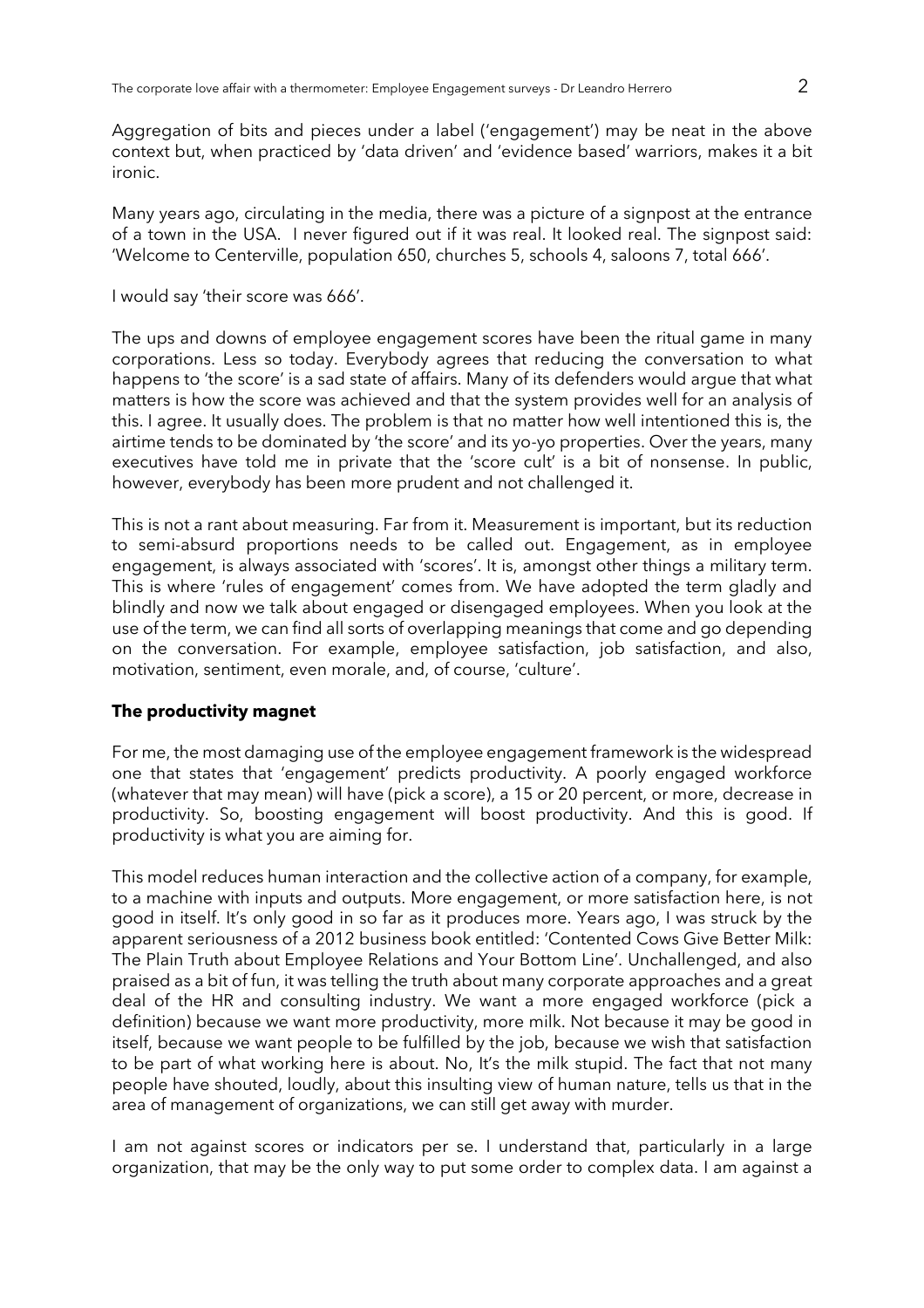single indicator when it comes to 'explaining culture'. The single indicator, single joystick, is absolute nonsense. As I said before, many people may push back and say that this is not how it works, that they always take into account other data. Great. I hope so. But this is not always my experience, having been part of many conversations about the single 'employee engagement score' and how good or how dreadful it was or is.

As per other 'indicators' or pieces of information that could give context to 'the score' (in case you are still married to it) there are many. The ones that have been used successfully are in areas such as people turnover in a given period of time, qualitative data from well structured, third party managed, exit interviews and my own favourite 'Stay Interviews' (Why are you still here? Even better, why on earth are you still here? Literally…). Of course, some of these require more time and resources but, hey, I thought that the employee was the most important 'asset'.

It's surprising how, in many areas of the company business, we are used to using a set of parameters to define what is going on. Commercially, we would never assess company function by one single type of data, for example, sales. Sales means a lot for those in charge of Sales. But commercially you would also look at the market share, earnings per share, profitability, margins and so on. Equally, it's a bit pointless to focus on employee survey results only, out of context and in isolation from a wide set of 'cultural parameters'. The problem is not that any sensible leader would agree with this, but that the same sensible leaders may spend a lot of time 'on the scores' just after agreeing that it does not make a lot of sense.

The thermometer approach that I described at the beginning is incredibly inaccurate, but incredibly simple! It banks on calendar points that also tend to be well known: 'hey, employee engagement survey comes next week'. In other words, here is your public invitation to shout, complain, rant, or simply rate things. It's not a week like any other week. It's the Survey!

This model is broken. Business organizations should adopt well established practices from 'alien territories' such as political campaigns. In particular, what I call 'continuous sampling'. You are always sampling here (on whatever you want to ask) but never to everybody at the same time and, as much as possible, always silently: this neighbourhood, that group, that sector, 10% of people in X, 15% from Y, etc. You are always gathering data in the background and then making some sense of it, a bit at a time. Focus groups have had their dose of ridicule in popular media but, call it what you wish, there is no alternative to talking to people. Of course, we have to deal with confirmation bias and many others but, you would have thought we would employ professionals able to deal with them.

Today there are also some technological approaches such as 'pulse data' from apps that allow for real time insights. All of which have the same caveat: don't use one single criteria but as many data points as possible from different places and times, and then use your judgement. Sure, engagement is whatever you have decided it to be. For example, a mixture of satisfaction, an interest in the company and feeling like a participant and an actor (or not) and a view on management. But 'the total' cannot be 666.

There is a 'higher level' problem here which is usually overlooked: the hidden assumption (and perhaps desire) of a single concept of 'good corporate citizenship' which means, by default, well 'engaged'.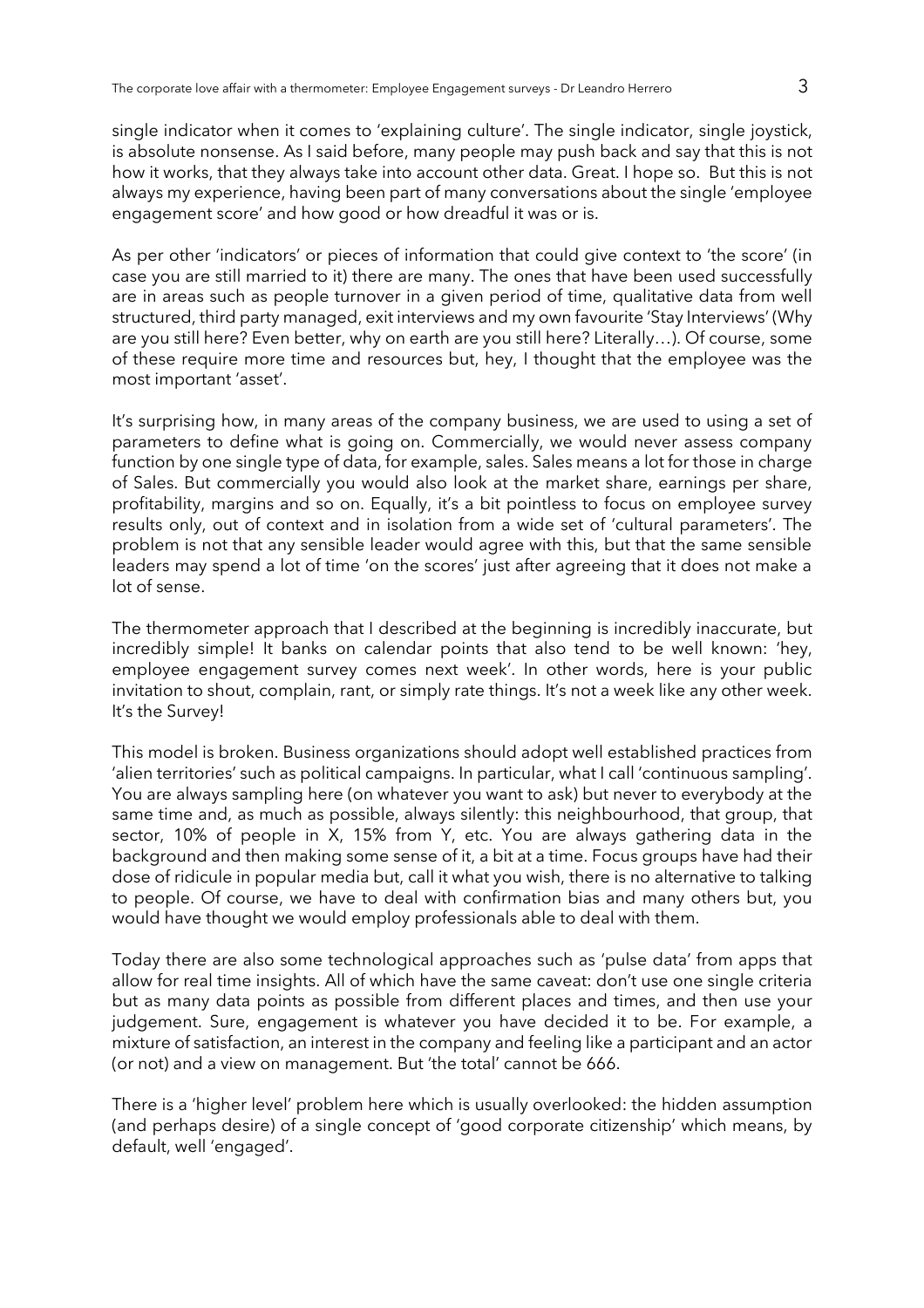Here is Anna. She does her job promptly and proficiently but is not interested in anything else. Her primary goal is to earn some money, pay the mortgage and save for a gap year. Anna does not click with any talking on missions and visions and when she attends the Town Hall it is mainly because most of her mates do. It is a break. They also show pretty videos there.

Meet Peter. He is a rather frustrated manager who thinks that people are mostly taking him for a ride. He feels he needs to play 'strong man', and he does. He is very clear on what he would like to change in the company so that people are more productive. He is often involved in this kind of conversation when talking to colleagues.

In those scenarios, is Anna disengaged and Peter engaged? Is there anything wrong with Anna? With Peter?

Many moons ago I worked for an American boss who repeatedly told us that he wanted everybody coming to work in the morning with a clear view of the mission and vision of the company, and fully committed to them. For him this was 'the car park test', as he put it. Were we really working towards everybody having that feeling in the carpark in the morning?

This naïve concept on 'engagement with the company' or, for that matter, 'alignment with the values and goals' tends to deliver things that mostly pay lip service.

## **Company culture**

Company culture has suffered a similar set of problems when a reductionistic approach is used: culture equals employee engagement and employee engagement equals the score in the employee survey (because we have thermometers). Here is a bit of a circular definition which is real (I am not making it up): definition of Engagement is whatever you have decided Engagement is and you have decided to measure via an Employee Engagement Survey. In summary, Employee Engagement is whatever the Survey says. And it says it with a number, which is very handy. It's time to abandon this.

It reminds me of my student days in Psychiatry when we were studying Intelligence. We used to say, comforted by a smile that pretended to project cleverness, that Intelligence was whatever was measured by Tests of Intelligence. That sorted out a lot of conceptual problems!

Culture is a big envelope. Never mind the dozens of official definitions, people engagement is one element. Assuming you are going to define 'engagement' and 'culture', the connections between both will be the consequences of that definition.

For me, company culture needs to be understood as a Petri Dish, 'where things grow' (the latter, my definition of culture, surely influenced by my Life Sciences background). What we put in the Petri Dish will grow and produce something. This 'something' will be labelled in multiple ways, because, amongst other things, we love labels: empowerment, accountability, trust, and many other things including engagement, if we care to define what it actually means. (I suggest nothing like the 666 in the signpost at the entrance of the village). Empowerment, accountability, trust, and the rest are outputs, not inputs. It is what you get, not what you put in.